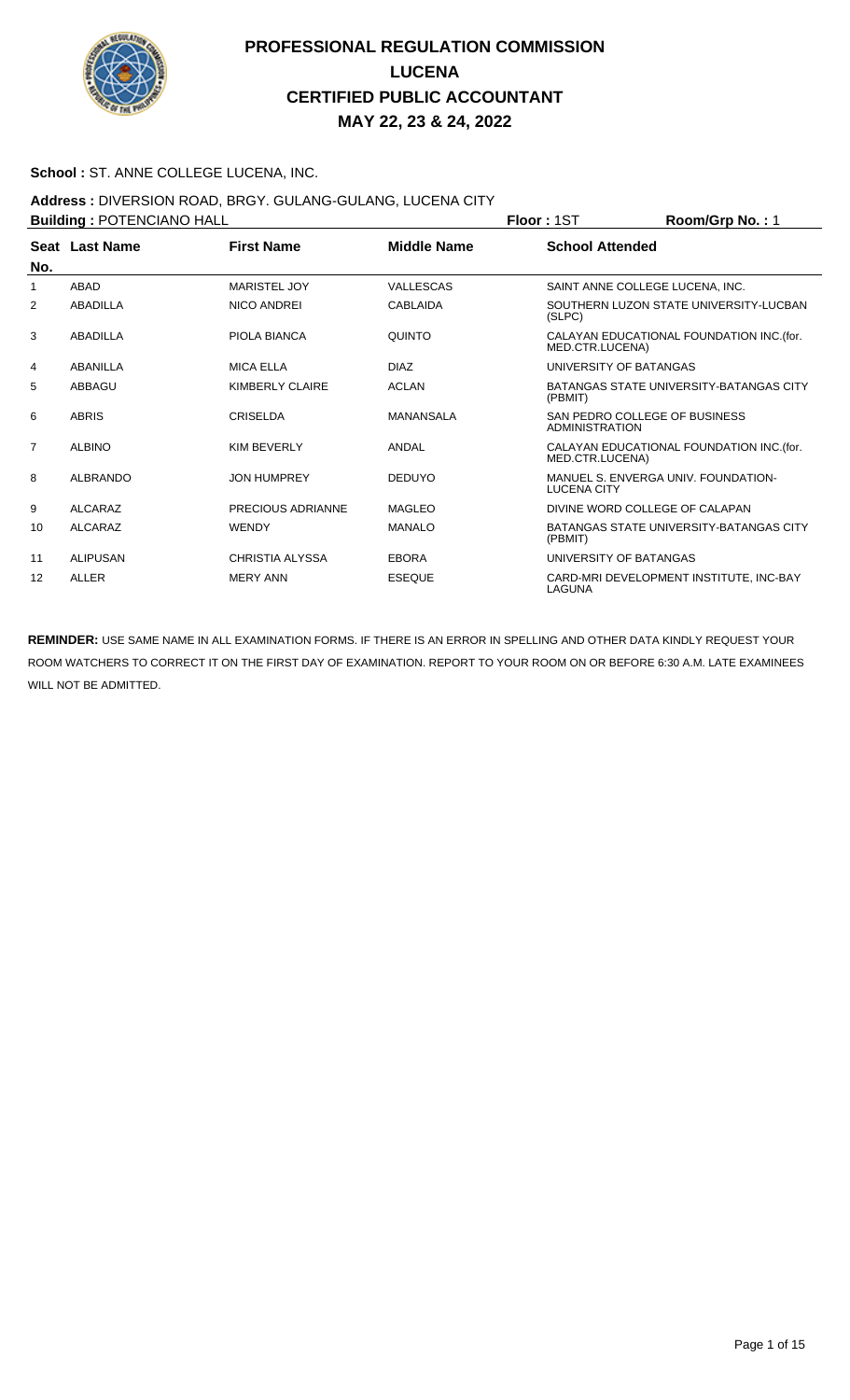

### **School :** ST. ANNE COLLEGE LUCENA, INC.

## **Address :** DIVERSION ROAD, BRGY. GULANG-GULANG, LUCENA CITY

| <b>Building: POTENCIANO HALL</b> |                |                     |                    | Floor: 1ST                     | Room/Grp No.: 2                           |
|----------------------------------|----------------|---------------------|--------------------|--------------------------------|-------------------------------------------|
| No.                              | Seat Last Name | <b>First Name</b>   | <b>Middle Name</b> | <b>School Attended</b>         |                                           |
|                                  | <b>ALMONTE</b> | AVIJAH MICAELA      | CAYABYAB           | DIVINE WORD COLLEGE OF CALAPAN |                                           |
| 2                                | <b>AMPARO</b>  | <b>WILBERT</b>      | <b>MIGUEL</b>      | <b>MARYHILL COLLEGE</b>        |                                           |
| 3                                | ANDAL          | <b>LORY JANE</b>    | <b>ESPINA</b>      | (PBMIT)                        | BATANGAS STATE UNIVERSITY-BATANGAS CITY   |
| 4                                | <b>ANDRIN</b>  | <b>MARIA FERLIN</b> | <b>MENDOZA</b>     | DIVINE WORD COLLEGE OF CALAPAN |                                           |
| 5                                | ANIEL          | <b>DEX ADRIAN</b>   | <b>PASTRANA</b>    | DIVINE WORD COLLEGE OF CALAPAN |                                           |
| 6                                | AÑONUEVO       | <b>JENNIELYN</b>    | <b>DELOS REYES</b> | DIVINE WORD COLLEGE OF CALAPAN |                                           |
| 7                                | <b>ARRIOLA</b> | <b>NICIEL</b>       | <b>DALANGIN</b>    | DIVINE WORD COLLEGE OF CALAPAN |                                           |
| 8                                | <b>ATIENZA</b> | <b>GERALDINE</b>    | <b>BANAWA</b>      |                                | PAMANTASAN NG LUNGSOD NG MAYNILA          |
| 9                                | <b>ATIENZA</b> | <b>JOPETH</b>       | <b>CAPONPON</b>    |                                | SACRED HEART COLLEGE OF LUCENA CITY, INC. |
| 10                               | <b>ATIENZA</b> | <b>RODALYN</b>      | CASAO              | <b>LUCENA CITY</b>             | MANUEL S. ENVERGA UNIV. FOUNDATION-       |
| 11                               | <b>AUSTRIA</b> | PATRIXIA ANNE       | <b>PALACPAC</b>    | TRACE COLLEGE-LOS BAÑOS        |                                           |
| 12                               | <b>AUSTRIA</b> | <b>RICHMOND</b>     | <b>MABILANGAN</b>  | <b>LAGUNA COLLEGE</b>          |                                           |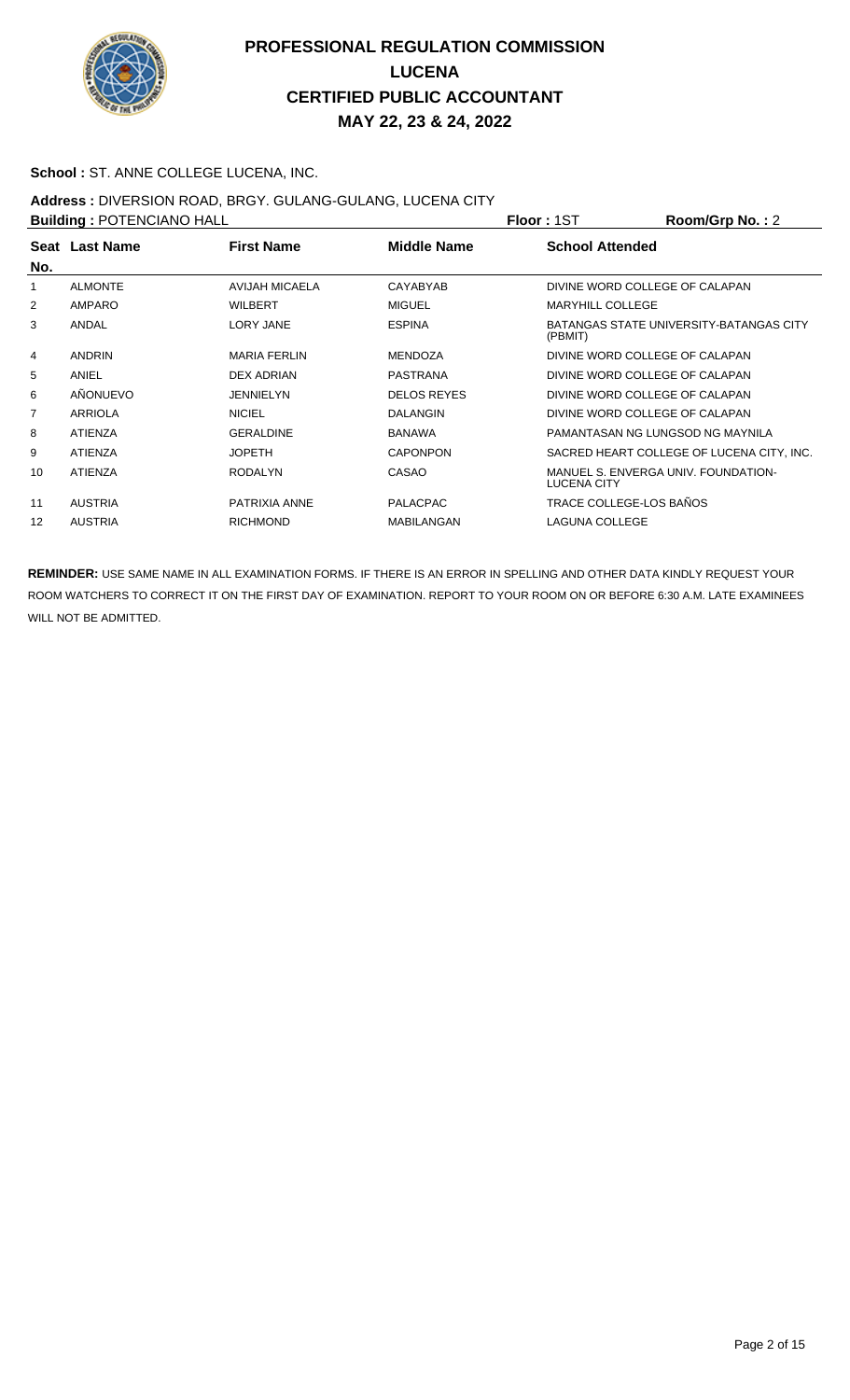

### **School :** ST. ANNE COLLEGE LUCENA, INC.

## **Address :** DIVERSION ROAD, BRGY. GULANG-GULANG, LUCENA CITY

| <b>Building: POTENCIANO HALL</b> |                       |                       |                    | <b>Floor: 1ST</b>                                   | Room/Grp No.: 3                            |
|----------------------------------|-----------------------|-----------------------|--------------------|-----------------------------------------------------|--------------------------------------------|
|                                  | <b>Seat Last Name</b> | <b>First Name</b>     | <b>Middle Name</b> | <b>School Attended</b>                              |                                            |
| No.                              |                       |                       |                    |                                                     |                                            |
| 1                                | <b>AVILA</b>          | <b>PAOLO MIGUEL</b>   | <b>ABUEL</b>       | NATIONAL UNIVERSITY-MANILA                          |                                            |
| 2                                | <b>BALDOVINO</b>      | ANGELA FAYE           | <b>MARTINEZ</b>    |                                                     | SACRED HEART COLLEGE OF LUCENA CITY, INC.  |
| 3                                | <b>BATHAN</b>         | <b>VANESSA MAE</b>    | <b>MERCADO</b>     | DE LA SALLE UNIVERSITY-LIPA                         |                                            |
| 4                                | <b>BAUTISTA</b>       | <b>MICA</b>           | <b>ERMITA</b>      | BATANGAS STATE UNIVERSITY-ARASOF-<br><b>NASUGBU</b> |                                            |
| 5                                | <b>BENEDICTO</b>      | <b>JOANAH ROSE</b>    | <b>GUTIERREZ</b>   | <b>LUCENA CITY</b>                                  | MANUEL S. ENVERGA UNIV. FOUNDATION-        |
| 6                                | <b>BIAZON</b>         | <b>REGINE MAY</b>     | <b>BACULI</b>      | (PBMIT)                                             | BATANGAS STATE UNIVERSITY-BATANGAS CITY    |
| $\overline{7}$                   | <b>BIHIS</b>          | <b>FLORENCE ERICA</b> | <b>ALORA</b>       | <b>MALAYAN COLLEGES LAGUNA</b>                      |                                            |
| 8                                | <b>BORILLA</b>        | <b>CRISTINA</b>       | <b>SADIO</b>       | <b>STO. TOMAS</b>                                   | POLYTECHNIC UNIVERSITY OF THE PHILIPPINES- |
| 9                                | <b>BRUCAL</b>         | <b>LESLIE</b>         | <b>PATULOT</b>     | (PBMIT)                                             | BATANGAS STATE UNIVERSITY-BATANGAS CITY    |
| 10                               | <b>BULAKLAK</b>       | <b>LISSETH</b>        | DE BORJA           | DIVINE WORD COLLEGE OF CALAPAN                      |                                            |
| 11                               | CAALAM                | <b>RAQUEL</b>         | <b>ILUSTRE</b>     | <b>TAYABAS WESTERN ACADEMY</b>                      |                                            |
| $12 \overline{ }$                | CABAÑERO              | <b>MELCA</b>          | <b>VILANO</b>      | (PBMIT)                                             | BATANGAS STATE UNIVERSITY-BATANGAS CITY    |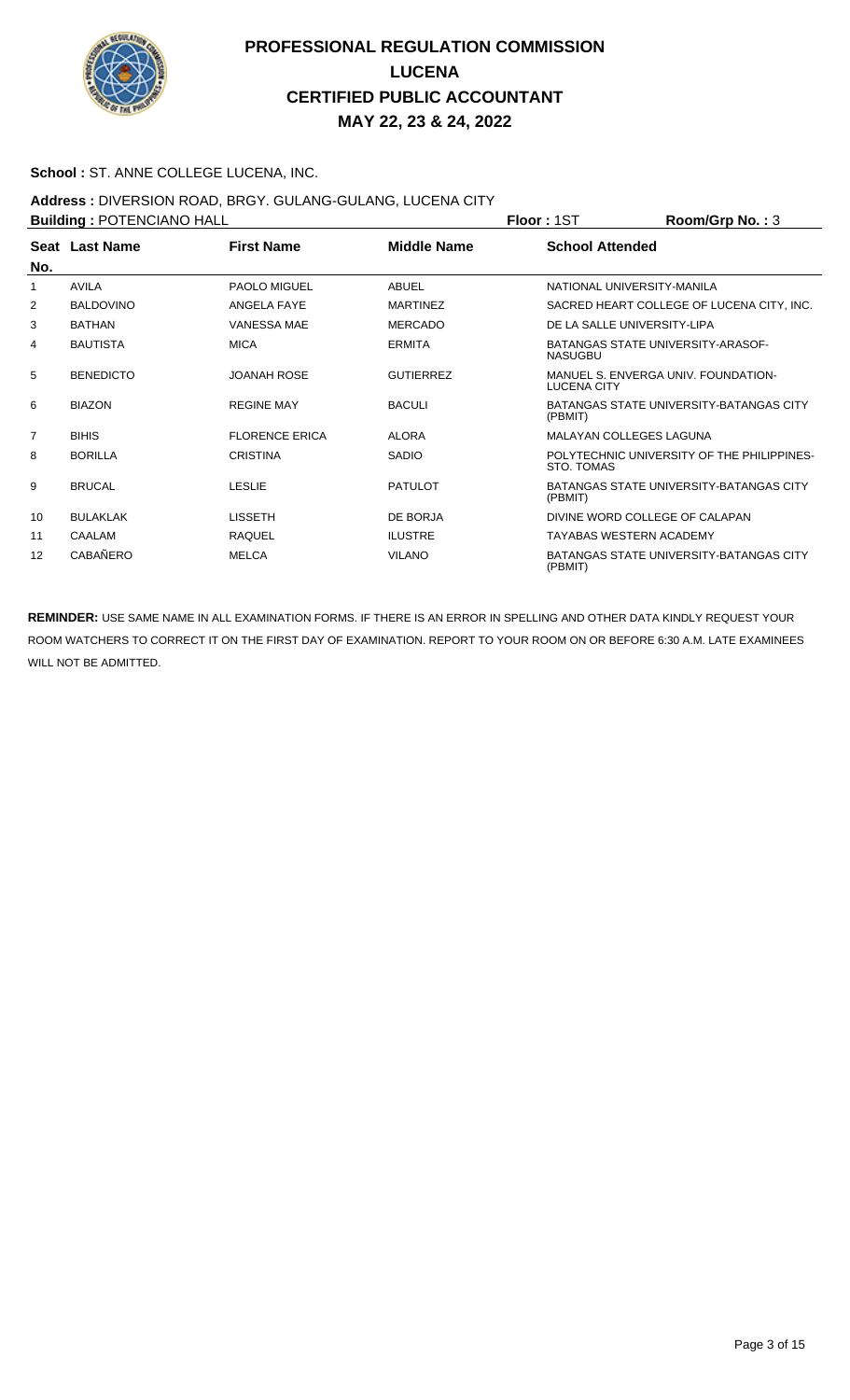

### **School :** ST. ANNE COLLEGE LUCENA, INC.

### **Address :** DIVERSION ROAD, BRGY. GULANG-GULANG, LUCENA CITY

| <b>Building: POTENCIANO HALL</b> |                 |                         |                 | <b>Floor: 1ST</b>                                             | Room/Grp No.: 4                                |
|----------------------------------|-----------------|-------------------------|-----------------|---------------------------------------------------------------|------------------------------------------------|
|                                  | Seat Last Name  | <b>First Name</b>       | Middle Name     | <b>School Attended</b>                                        |                                                |
| No.                              |                 |                         |                 |                                                               |                                                |
|                                  | <b>CADEMIA</b>  | <b>JANELA MAE</b>       | <b>PADASAS</b>  | CITY COLLEGE OF CALAMBA                                       |                                                |
| 2                                | <b>CALICA</b>   | AIREEN                  | <b>AQUINO</b>   | DIVINE WORD COLLEGE OF CALAPAN                                |                                                |
| 3                                | CALINGASAN      | <b>KIMBERLY</b>         | <b>BIASON</b>   | LIPA CITY COLLEGES                                            |                                                |
| 4                                | <b>CALONG</b>   | <b>SHARLENE</b>         | <b>SALIBIO</b>  | FAR EASTERN UNIVERSITY-MANILA                                 |                                                |
| 5                                | <b>CAMUNIAS</b> | <b>DIANA</b>            | <b>MANAOG</b>   | LYCEUM OF THE PHILIPPINES-LAGUNA<br>(for.LYCEUM INST.OF TECH) |                                                |
| 6                                | <b>CANDOR</b>   | <b>MONICA CHEYENNE</b>  | <b>CULPA</b>    | DIVINE WORD COLLEGE OF CALAPAN                                |                                                |
| 7                                | <b>CAPULE</b>   | <b>MARILOU</b>          | GOZO            |                                                               | SACRED HEART COLLEGE OF LUCENA CITY, INC.      |
| 8                                | CARANDANG       | <b>MONICA</b>           |                 | UNIVERSITY OF BATANGAS                                        |                                                |
| 9                                | CARO            | <b>CECILLE</b>          | PILIT           | PHILIPPINE SCHOOL OF BUSINESS<br>ADMINISTRATION-MANILA        |                                                |
| 10                               | CARRIDO         | <b>THERESA LEEN JOY</b> | <b>MAGTIBAY</b> | MARYHILL COLLEGE                                              |                                                |
| 11                               | <b>CASANOVA</b> | <b>KAYCELINE</b>        | <b>VALENCIA</b> | RIZAL COLLEGE OF TAAL                                         |                                                |
| 12                               | <b>CASTILLO</b> | <b>MA REMEDIOS</b>      | <b>CASAPAO</b>  | (PBMIT)                                                       | <b>BATANGAS STATE UNIVERSITY-BATANGAS CITY</b> |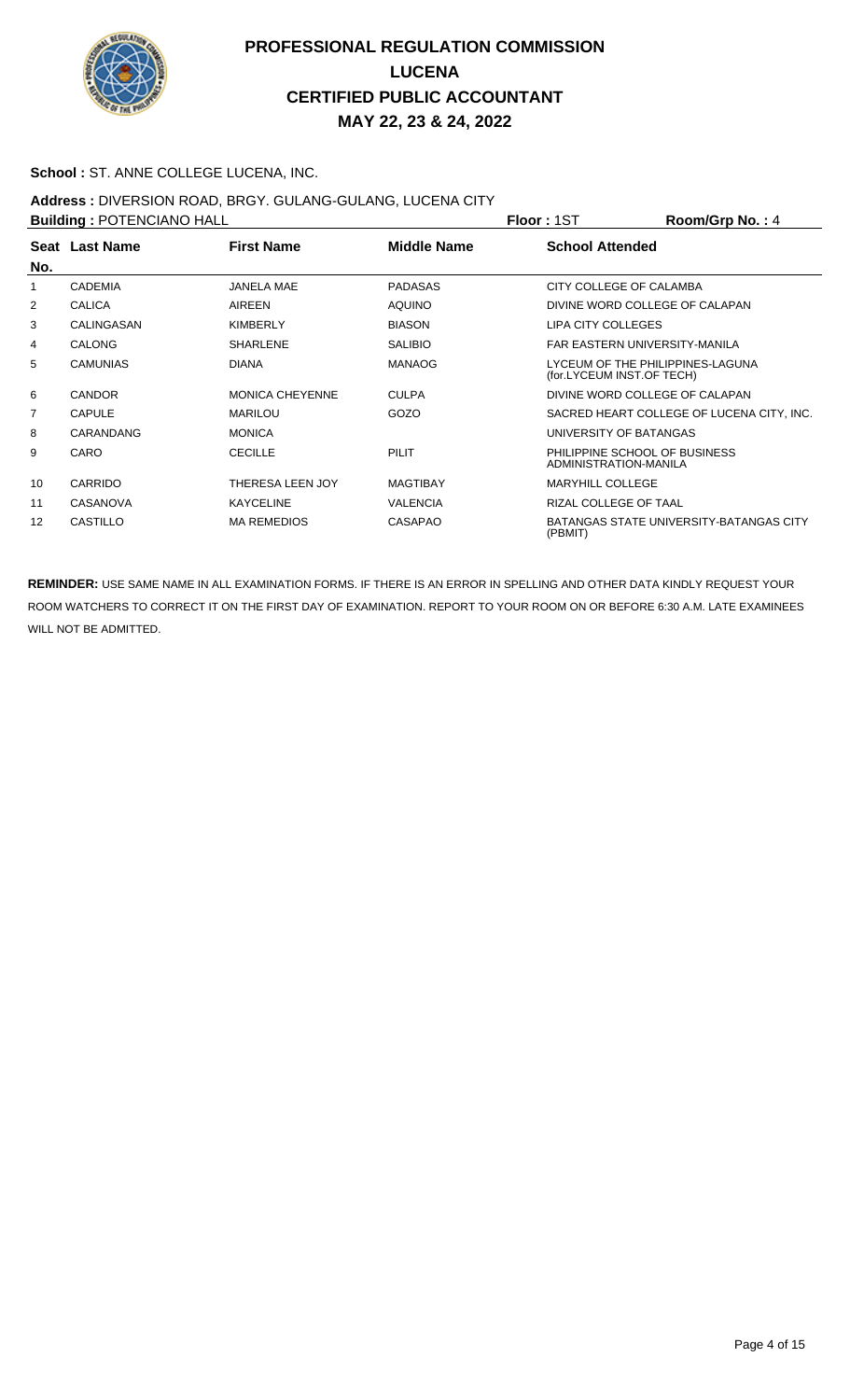

### **School :** ST. ANNE COLLEGE LUCENA, INC.

### **Address :** DIVERSION ROAD, BRGY. GULANG-GULANG, LUCENA CITY

| <b>Building: POTENCIANO HALL</b> |                    |                      |                    | Floor: 1ST                                              | Room/Grp No.: 5                         |
|----------------------------------|--------------------|----------------------|--------------------|---------------------------------------------------------|-----------------------------------------|
| No.                              | Seat Last Name     | <b>First Name</b>    | <b>Middle Name</b> | <b>School Attended</b>                                  |                                         |
|                                  | CATALLA            | <b>JERICHO</b>       | <b>MALIWAT</b>     | (SLPC)                                                  | SOUTHERN LUZON STATE UNIVERSITY-LUCBAN  |
| 2                                | CATAPANG           | <b>MIA LAURA</b>     | ARMEDILLA          |                                                         | PHILIPPINE CHRISTIAN UNIVERSITY-MANILA  |
| 3                                | <b>CATIBOG</b>     | <b>AGUSTIN</b>       | <b>GENABE</b>      | DIVINE WORD COLLEGE OF CALAPAN                          |                                         |
| 4                                | <b>CELESTE</b>     | <b>VANESSA</b>       | <b>ESCANILLA</b>   | UNIVERSIDAD DE MANILA (CITY COLL. OF<br><b>MANILA</b> ) |                                         |
| 5                                | <b>CHUA</b>        | BETTINA JOY ANN      | <b>NGO</b>         | (PBMIT)                                                 | BATANGAS STATE UNIVERSITY-BATANGAS CITY |
| 6                                | <b>CONSTANTINO</b> | <b>MARGARITA ANN</b> | LAURELES           | LUCENA CITY                                             | MANUEL S. ENVERGA UNIV. FOUNDATION-     |
| $\overline{7}$                   | CORONEL            | <b>APRIL BLESS</b>   | <b>BERON</b>       | DIVINE WORD COLLEGE OF CALAPAN                          |                                         |
| 8                                | CRUZAT             | <b>SARA</b>          | <b>DATINGUINOO</b> | (PBMIT)                                                 | BATANGAS STATE UNIVERSITY-BATANGAS CITY |
| 9                                | <b>CUETO</b>       | <b>KAYE MARIE</b>    | LIBRANDA           | <b>LUCENA CITY</b>                                      | MANUEL S. ENVERGA UNIV. FOUNDATION-     |
| 10                               | <b>DACILLO</b>     | <b>RENZ EDSEL</b>    | <b>ANACION</b>     | <b>TANAUAN INSTITUTE</b>                                |                                         |
| 11                               | <b>DAGOHOY</b>     | <b>ANTHONY</b>       | <b>SORIANO</b>     | DIVINE WORD COLLEGE OF SAN JOSE                         |                                         |
| 12                               | <b>DANTES</b>      | <b>ALVIN CEDRIC</b>  | <b>MAGBOO</b>      | EASTERN ACA.)                                           | BATANGAS EASTERN COLLEGES (FOR BATANGAS |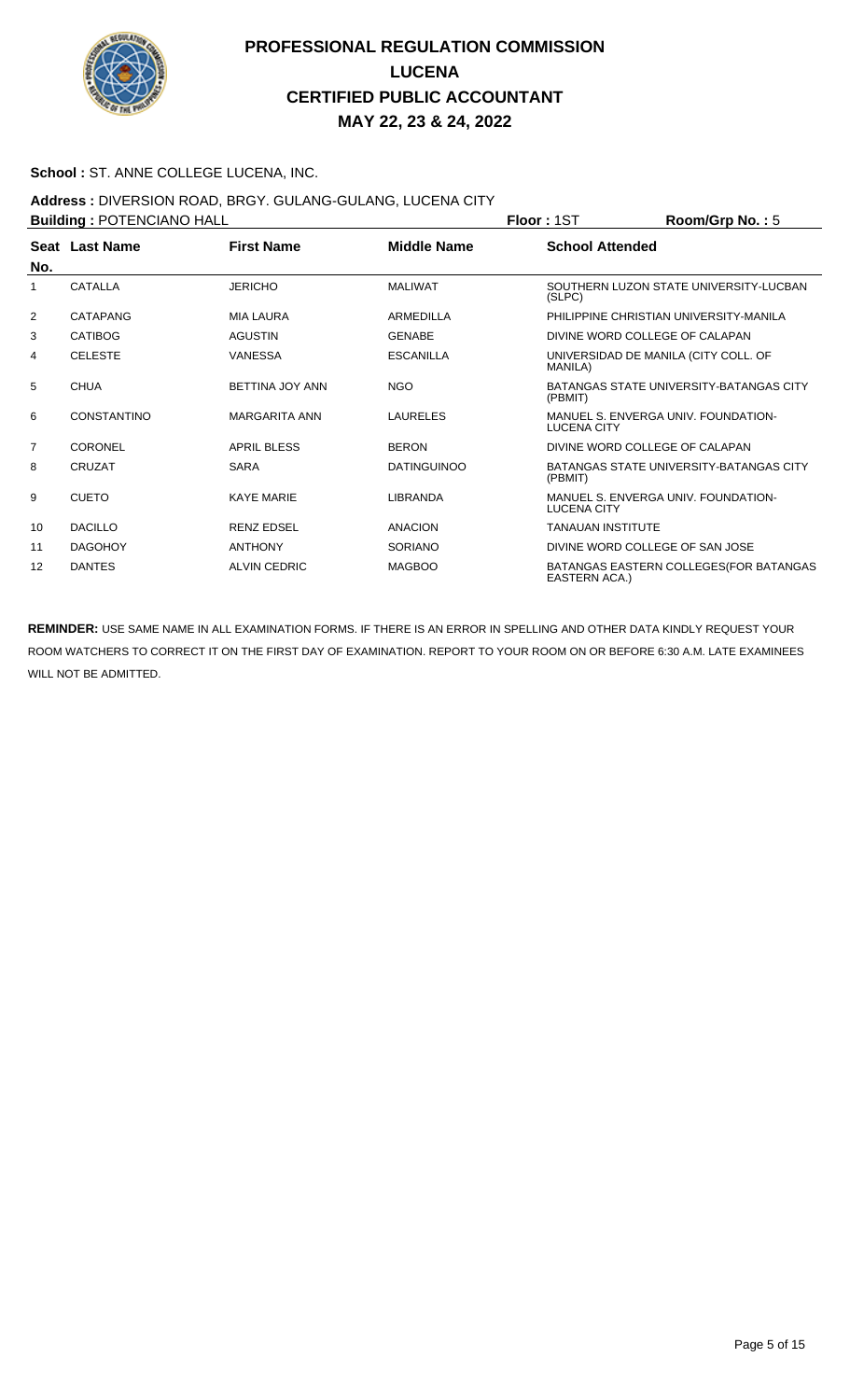

### **School :** ST. ANNE COLLEGE LUCENA, INC.

## **Address :** DIVERSION ROAD, BRGY. GULANG-GULANG, LUCENA CITY

| <b>Building: POTENCIANO HALL</b> |                |                         |                    | <b>Floor: 2ND</b>              | Room/Grp No.: 6                                |
|----------------------------------|----------------|-------------------------|--------------------|--------------------------------|------------------------------------------------|
| No.                              | Seat Last Name | <b>First Name</b>       | <b>Middle Name</b> | <b>School Attended</b>         |                                                |
|                                  | <b>DASCO</b>   | <b>ADRIAN CHRISTIAN</b> | <b>UNTALAN</b>     | UNIVERSITY OF BATANGAS - LIPA  |                                                |
| 2                                | <b>DAWIS</b>   | <b>NICOLE</b>           | <b>MARQUEZ</b>     | CANDELARIA                     | MANUEL S. ENVERGA UNIV. FOUNDATION-            |
| 3                                | DE GUZMAN      | ARAM CLARK              | <b>MORALIDA</b>    | <b>MARYHILL COLLEGE</b>        |                                                |
| 4                                | DE GUZMAN      | <b>LESTER ANTONI</b>    | <b>GIBO</b>        | DIVINE WORD COLLEGE OF CALAPAN |                                                |
| 5                                | DE LA ROCA     | <b>DIANE</b>            | <b>VILELA</b>      | UNIVERSITY OF BATANGAS         |                                                |
| 6                                | <b>DECENA</b>  | KIM JAIHSON             | CAÑADA             | LA CONSOLACION COLLEGE-MANILA  |                                                |
| 7                                | DEL RIO        | LEA                     | <b>MENDOZA</b>     | DE LA SALLE UNIVERSITY-LIPA    |                                                |
| 8                                | DEL VALLE      | <b>CHARLENE</b>         | <b>MAUNAHAN</b>    |                                | COLEGIO DE SAN JUAN DE LETRAN-CALAMBA          |
| 9                                | <b>DIAZ</b>    | MA. CAMILLE ZYRA        | <b>REGATO</b>      | (PBMIT)                        | BATANGAS STATE UNIVERSITY-BATANGAS CITY        |
| 10                               | <b>DIMAANO</b> | <b>SHENNY JOYCE</b>     | <b>DELONAN</b>     | DE LA SALLE UNIVERSITY-LIPA    |                                                |
| 11                               | <b>DRIZ</b>    | <b>RAVEN</b>            | <b>DRIZ</b>        | (PBMIT)                        | <b>BATANGAS STATE UNIVERSITY-BATANGAS CITY</b> |
| 12                               | <b>EMPRESE</b> | <b>MAE ANNE</b>         | <b>CARABOT</b>     | (SLPC)                         | SOUTHERN LUZON STATE UNIVERSITY-LUCBAN         |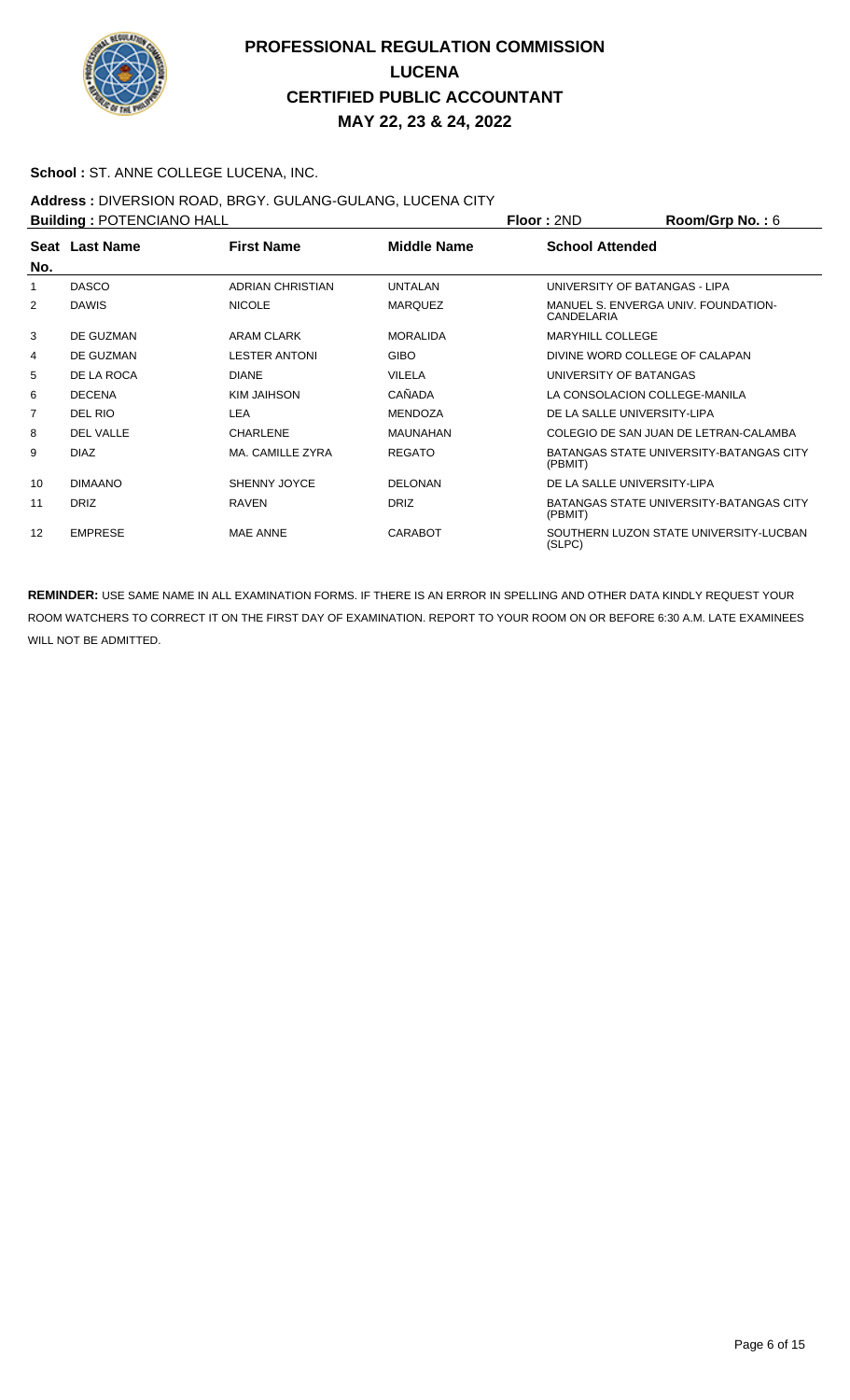

### **School :** ST. ANNE COLLEGE LUCENA, INC.

#### **Address :** DIVERSION ROAD, BRGY. GULANG-GULANG, LUCENA CITY

| <b>Building: POTENCIANO HALL</b> |                  |                         |                    | Floor: 2ND                           | Room/Grp No.: 7                                |
|----------------------------------|------------------|-------------------------|--------------------|--------------------------------------|------------------------------------------------|
| No.                              | Seat Last Name   | <b>First Name</b>       | <b>Middle Name</b> | <b>School Attended</b>               |                                                |
|                                  | <b>ENRIQUEZ</b>  | <b>CHRISTINE</b>        | <b>LIWANAG</b>     | LAGUNA                               | CARD-MRI DEVELOPMENT INSTITUTE, INC-BAY        |
| $\overline{2}$                   | <b>ENRIQUEZ</b>  | <b>MA CASSANDRA</b>     | <b>PERNITES</b>    | UNIVERSITY OF SANTO TOMAS            |                                                |
| 3                                | <b>ESCALANTE</b> | <b>MARIA JHASMIN</b>    | DE MESA            | LA CONSOLACION COLLEGE-MANILA        |                                                |
| 4                                | <b>ESPANTE</b>   | ERNIE                   | <b>BALLATAN</b>    | LAGUNA                               | CARD-MRI DEVELOPMENT INSTITUTE, INC-BAY        |
| 5                                | <b>ESPINA</b>    | <b>DORCAS</b>           | <b>BELARMINO</b>   | LAGUNA                               | CARD-MRI DEVELOPMENT INSTITUTE, INC-BAY        |
| 6                                | <b>FAUSTINO</b>  | <b>CLARIETTE</b>        | <b>RANCE</b>       | MONDRIAAN AURA COLLEGE               |                                                |
| 7                                | <b>FERMO</b>     | <b>MARIA CONCEPCION</b> | <b>FALCATAN</b>    | (PBMIT)                              | <b>BATANGAS STATE UNIVERSITY-BATANGAS CITY</b> |
| 8                                | <b>FLORES</b>    | MANUEL MARI VINCENT JR  | <b>MENDOZA</b>     | (PBMIT)                              | <b>BATANGAS STATE UNIVERSITY-BATANGAS CITY</b> |
| 9                                | <b>FORNESTE</b>  | <b>FATIMA</b>           | DE GALA            | <b>FAR FASTERN UNIVERSITY-MANILA</b> |                                                |
| 10                               | <b>GARCIA</b>    | <b>KAYE</b>             | ADAY               | DIVINE WORD COLLEGE OF CALAPAN       |                                                |
| 11                               | <b>GARCIA</b>    | MA. DIWATA              | <b>MARQUEZ</b>     |                                      | UNIVERSITY OF PERPETUAL HELP SYSTEM-GMA        |
| 12                               | <b>GARCIA</b>    | <b>RONSELLE REGINE</b>  | <b>ALCANTARA</b>   | DE LA SALLE UNIVERSITY-LIPA          |                                                |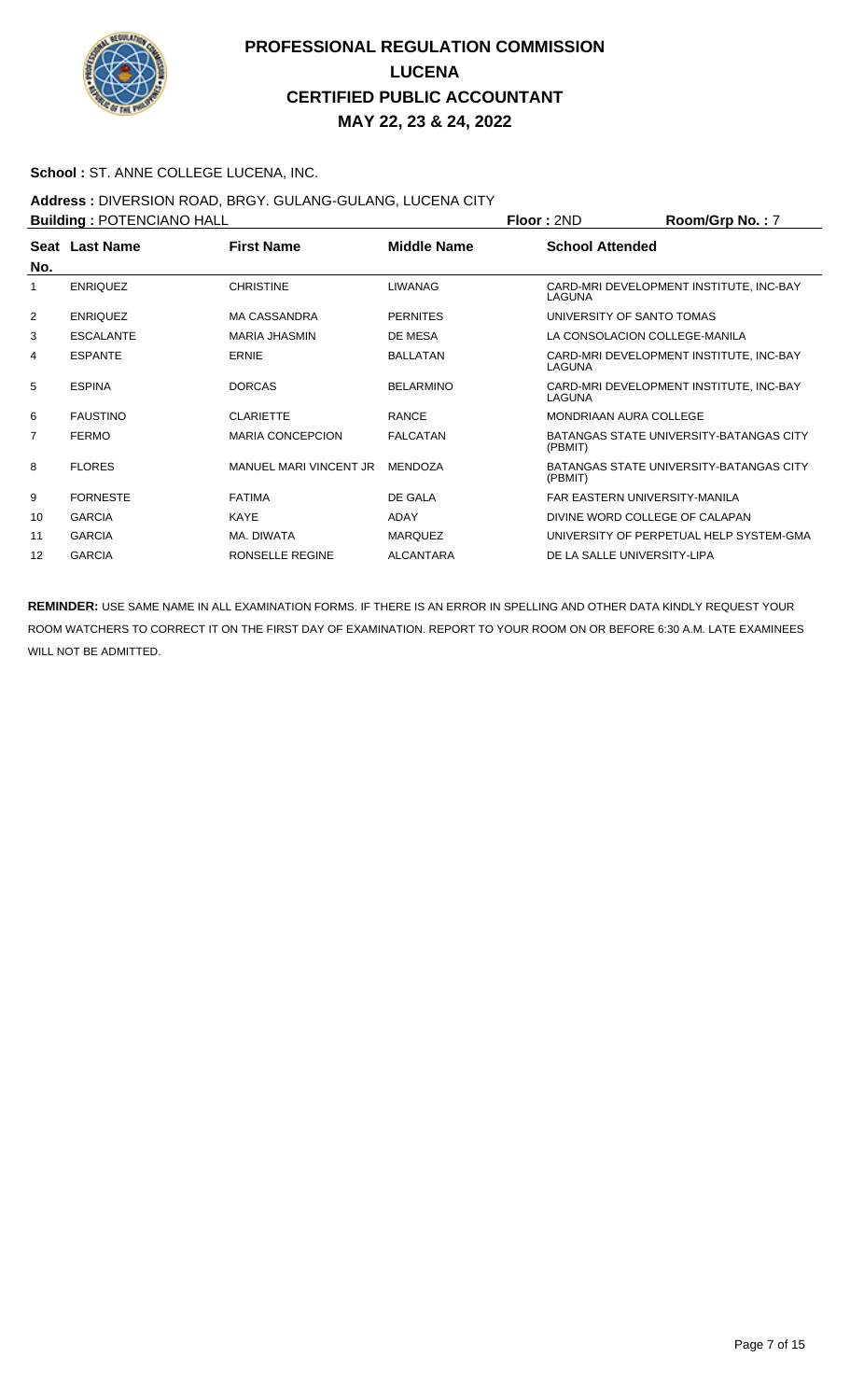

### **School :** ST. ANNE COLLEGE LUCENA, INC.

## **Address :** DIVERSION ROAD, BRGY. GULANG-GULANG, LUCENA CITY

| <b>Building: JR. HIGH SCHOOL</b> |                  |                          |                    | <b>Floor: 1ST</b>          | Room/Grp No.: 8                            |
|----------------------------------|------------------|--------------------------|--------------------|----------------------------|--------------------------------------------|
| No.                              | Seat Last Name   | <b>First Name</b>        | <b>Middle Name</b> | <b>School Attended</b>     |                                            |
| 1                                | <b>GENTON</b>    | <b>VIEL ELAINE</b>       | <b>DOLLENTE</b>    | NATIONAL UNIVERSITY-MANILA |                                            |
| 2                                | <b>GERON</b>     | <b>NICOLE</b>            | <b>EVANGELISTA</b> | (PBMIT)                    | BATANGAS STATE UNIVERSITY-BATANGAS CITY    |
| 3                                | GO               | <b>DONNA</b>             | <b>DELGADO</b>     | (SLPC)                     | SOUTHERN LUZON STATE UNIVERSITY-LUCBAN     |
| 4                                | GO               | <b>EARVIN MICKELL</b>    | <b>DILANCO</b>     | UNIVERSITY OF SANTO TOMAS  |                                            |
| 5                                | GODA             | YVHETTE MYCAH            | <b>AZUCENA</b>     |                            | DIVINE WORD COLLEGE OF CALAPAN             |
| 6                                | <b>HERNANDEZ</b> | <b>MA THERESA</b>        | <b>KASILAG</b>     | (PBMIT)                    | BATANGAS STATE UNIVERSITY-BATANGAS CITY    |
| $\overline{7}$                   | <b>INCIONG</b>   | <b>ALDWIN</b>            | <b>PINION</b>      | NATIONAL UNIVERSITY-MANILA |                                            |
| 8                                | <b>JADER</b>     | CARMELA JOY              | <b>ORFALAS</b>     | <b>PNTC COLLEGES</b>       |                                            |
| 9                                | <b>JAVIER</b>    | MA. RENALENE             | LAYLO              | CANDELARIA                 | MANUEL S. ENVERGA UNIV. FOUNDATION-        |
| 10                               | <b>JORNADAL</b>  | <b>ASHLEE VENZ</b>       | DE LUNA            | <b>LUCENA CITY</b>         | MANUEL S. ENVERGA UNIV. FOUNDATION-        |
| 11                               | LANDIG           | <b>PATRICK</b>           | <b>PATULOT</b>     | (PBMIT)                    | BATANGAS STATE UNIVERSITY-BATANGAS CITY    |
| 12                               | LARON            | <b>LORRAINE KRISTENZ</b> | <b>TADEJA</b>      | MAIN-STA, MESA             | POLYTECHNIC UNIVERSITY OF THE PHILIPPINES- |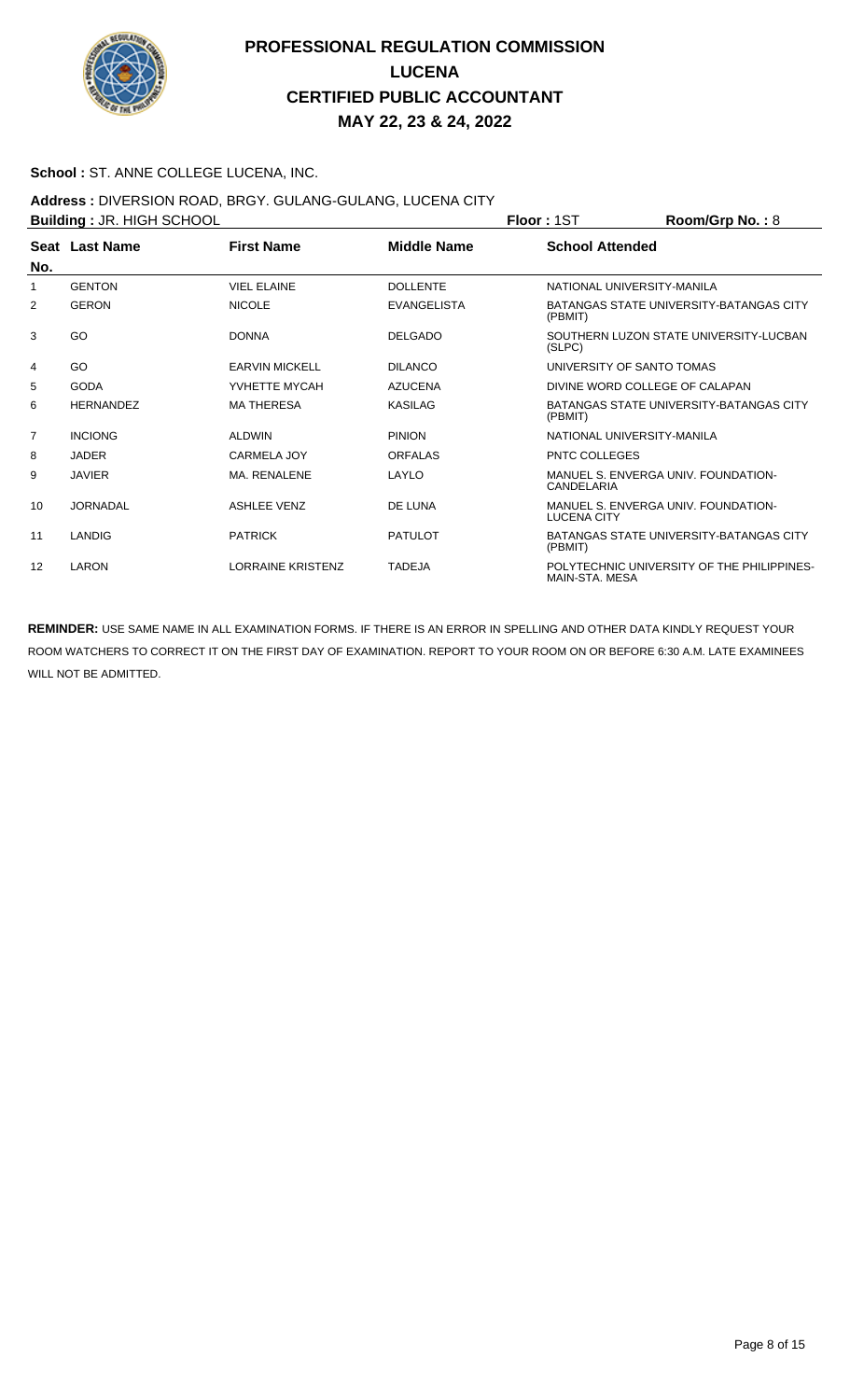

### **School :** ST. ANNE COLLEGE LUCENA, INC.

#### **Address :** DIVERSION ROAD, BRGY. GULANG-GULANG, LUCENA CITY

| <b>Building: JR. HIGH SCHOOL</b> |                  |                         |                    | <b>Floor: 1ST</b>                                      | Room/Grp No.: 9                                |
|----------------------------------|------------------|-------------------------|--------------------|--------------------------------------------------------|------------------------------------------------|
|                                  | Seat Last Name   | <b>First Name</b>       | <b>Middle Name</b> | <b>School Attended</b>                                 |                                                |
| No.                              |                  |                         |                    |                                                        |                                                |
| 1                                | <b>LATORRE</b>   | <b>ASHLEI COLINE</b>    | <b>HERNANDEZ</b>   | DIVINE WORD COLLEGE OF CALAPAN                         |                                                |
| 2                                | <b>LERON</b>     | <b>ROWELL</b>           | LACAMPUEÑGA        | <b>TANAUAN INSTITUTE</b>                               |                                                |
| 3                                | <b>LICARTE</b>   | <b>JOANNE ELIZABETH</b> | <b>MALALUAN</b>    | (PBMIT)                                                | BATANGAS STATE UNIVERSITY-BATANGAS CITY        |
| 4                                | <b>LIMBO</b>     | <b>MARY CAMEIA</b>      | DE LEON            | PHILIPPINE SCHOOL OF BUSINESS<br>ADMINISTRATION-MANILA |                                                |
| 5                                | <b>LINDO</b>     | DIANE LOUISE            | <b>TAN</b>         | <b>SAN BEDA UNIVERSITY</b>                             |                                                |
| 6                                | <b>LLANTO</b>    | SHELLY ANN              | <b>BILOG</b>       | <b>SAN PABLO COLLEGES</b>                              |                                                |
| 7                                | <b>LLANTO</b>    | <b>WINZETTE DENISSE</b> | QUILAO             | BATANGAS, INC                                          | LYCEUM OF THE PHILIPPINES UNIVERSITY-          |
| 8                                | <b>LONTOC</b>    | ANALIZA                 | <b>DIME</b>        | SOUTHERN LUZON COLLEGE                                 |                                                |
| 9                                | <b>LONTOC</b>    | <b>JOSEPHINE</b>        | <b>PASCO</b>       | CANDELARIA                                             | MANUEL S. ENVERGA UNIV. FOUNDATION-            |
| 10                               | <b>LOPEZ</b>     | <b>JOYREENE ANNE</b>    | <b>CHAVEZ</b>      | (PBMIT)                                                | <b>BATANGAS STATE UNIVERSITY-BATANGAS CITY</b> |
| 11                               | <b>MAAC</b>      | <b>KRIZIA</b>           | <b>LINDOG</b>      | DIVINE WORD COLLEGE OF CALAPAN                         |                                                |
| 12                               | <b>MACALALAD</b> | <b>EMERIE</b>           | <b>CASTILLO</b>    | DIVINE WORD COLLEGE OF CALAPAN                         |                                                |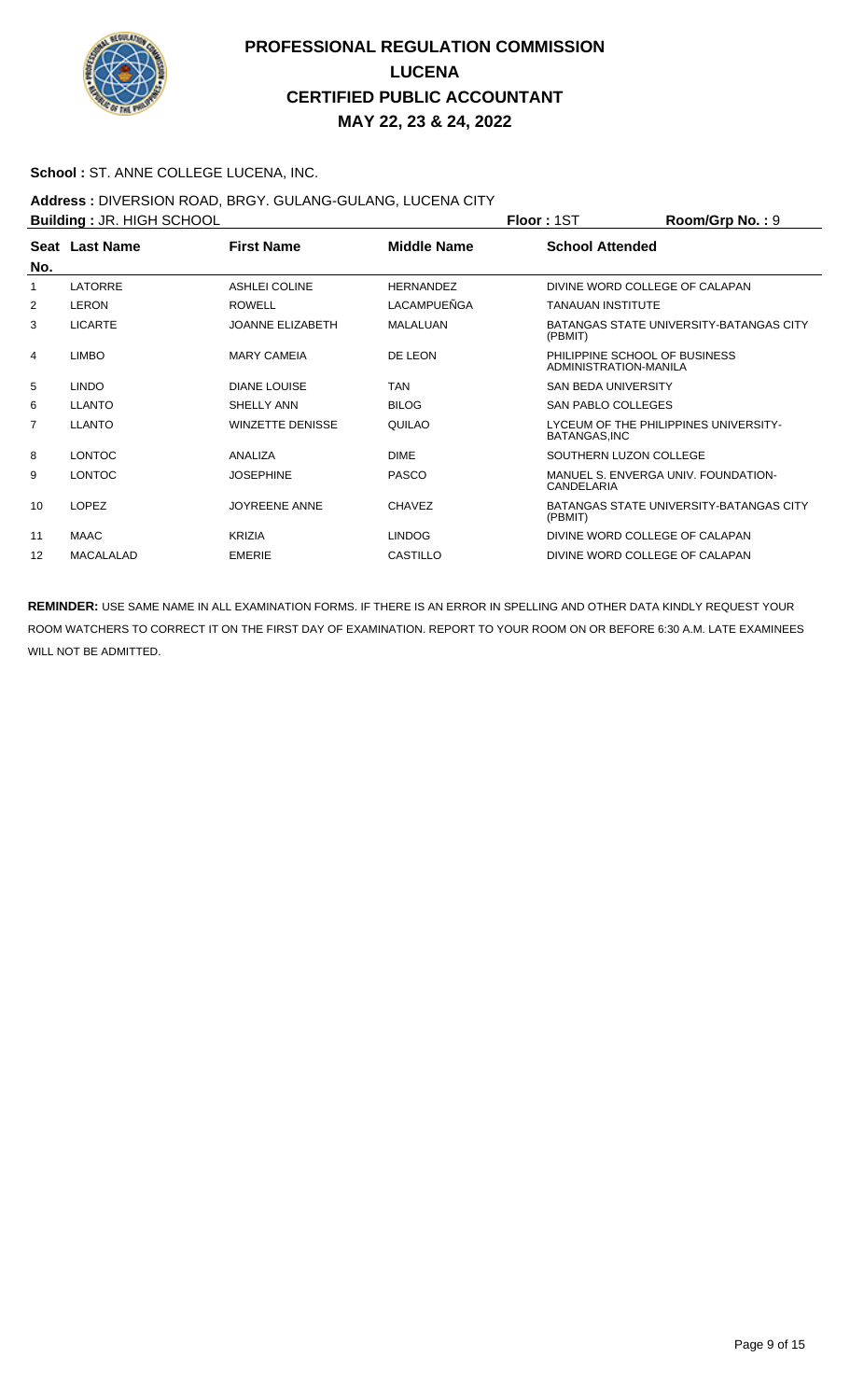

### **School :** ST. ANNE COLLEGE LUCENA, INC.

### **Address :** DIVERSION ROAD, BRGY. GULANG-GULANG, LUCENA CITY

| <b>Building: JR. HIGH SCHOOL</b> |                  |                       |                    | <b>Floor: 1ST</b>                              | Room/Grp No.: 10                        |
|----------------------------------|------------------|-----------------------|--------------------|------------------------------------------------|-----------------------------------------|
| No.                              | Seat Last Name   | <b>First Name</b>     | <b>Middle Name</b> | <b>School Attended</b>                         |                                         |
|                                  | <b>MAGBOO</b>    | ALEEZA AIMEE          | <b>BACAY</b>       | UNIVERSITY OF BATANGAS                         |                                         |
| 2                                | <b>MAGMANLAC</b> | <b>CRISMARK</b>       | CASTILLO           | DIVINE WORD COLLEGE OF CALAPAN                 |                                         |
| 3                                | <b>MALAQUE</b>   | RAY-ANA               | <b>ALEJANDRE</b>   | (PBMIT)                                        | BATANGAS STATE UNIVERSITY-BATANGAS CITY |
| 4                                | <b>MALIJAN</b>   | <b>JOSHUA</b>         | <b>BARIAS</b>      | <b>LAGUNA COLLEGE</b>                          |                                         |
| 5                                | <b>MANALO</b>    | <b>LADY AZERETH</b>   | <b>BISA</b>        | (PBMIT)                                        | BATANGAS STATE UNIVERSITY-BATANGAS CITY |
| 6                                | <b>MANDO</b>     | <b>LADIE LYN</b>      | <b>MARAJAS</b>     | (PBMIT)                                        | BATANGAS STATE UNIVERSITY-BATANGAS CITY |
| $\overline{7}$                   | <b>MANGLO</b>    | <b>KRISTINE JOY</b>   | CASTILLO           | (PBMIT)                                        | BATANGAS STATE UNIVERSITY-BATANGAS CITY |
| 8                                | <b>MARANAN</b>   | <b>HAROLD</b>         | <b>MANALO</b>      | <b>FAR EASTERN UNIVERSITY-MANILA</b>           |                                         |
| 9                                | <b>MARASIGAN</b> | <b>JOYCEE</b>         | <b>BRIONES</b>     | (SLPC)                                         | SOUTHERN LUZON STATE UNIVERSITY-LUCBAN  |
| 10                               | <b>MARASIGAN</b> | <b>PRECIOUS GAILY</b> | CAPUNO             | <b>LIPA CITY COLLEGES</b>                      |                                         |
| 11                               | <b>MARCO</b>     | <b>DENISE MARIE</b>   | <b>BRUEGAS</b>     | DE LA SALLE UNIVERSITY-LIPA                    |                                         |
| 12                               | <b>MASALIG</b>   | <b>JAN JETHRO</b>     | <b>SOMORAY</b>     | UNIVERSITY OF EASTERN PHILIPPINES-<br>CATARMAN |                                         |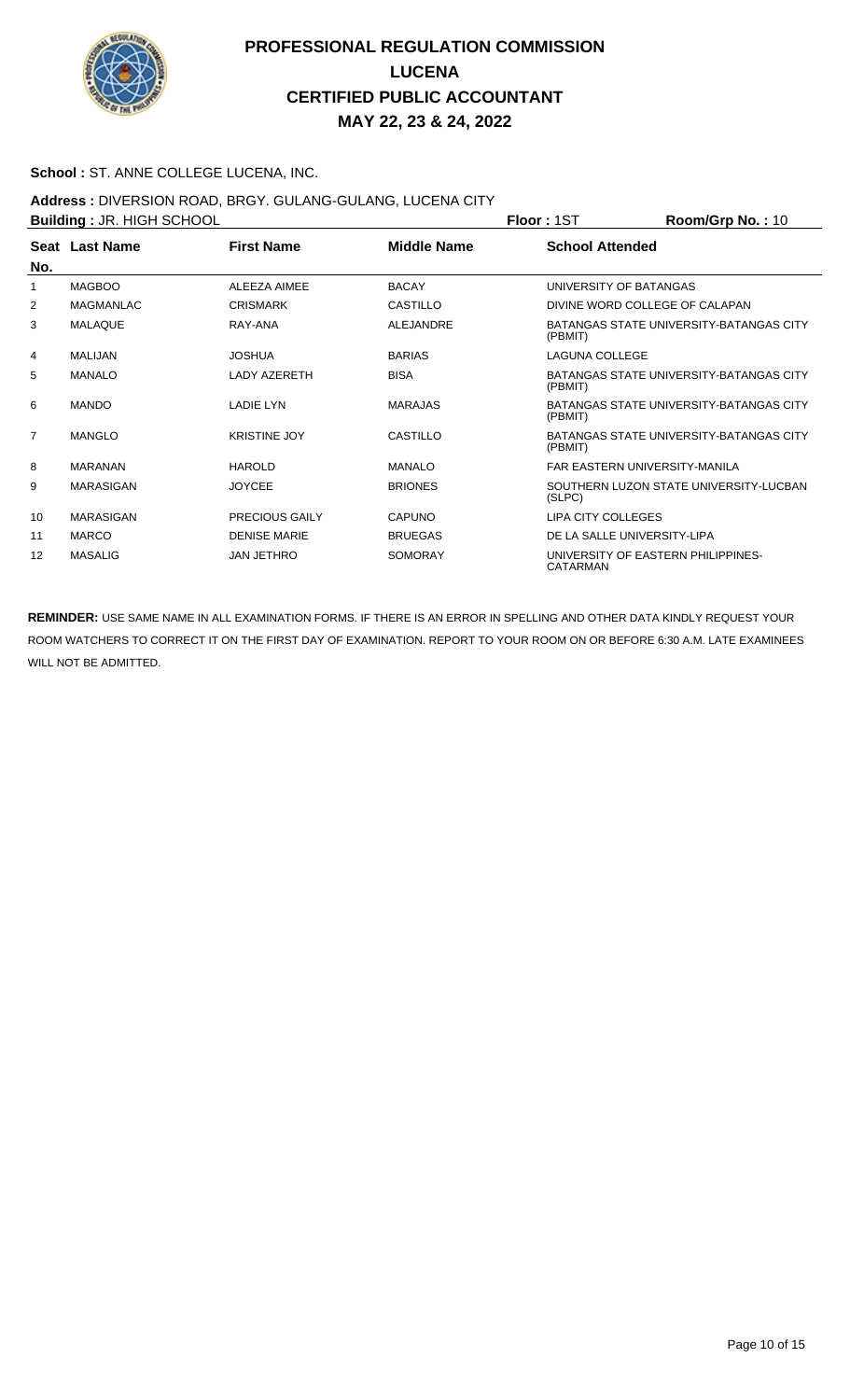

### **School :** ST. ANNE COLLEGE LUCENA, INC.

## **Address :** DIVERSION ROAD, BRGY. GULANG-GULANG, LUCENA CITY

| <b>Building: JR. HIGH SCHOOL</b> |                  |                         |                    | <b>Floor: 1ST</b>              | Room/Grp No.: 11                           |
|----------------------------------|------------------|-------------------------|--------------------|--------------------------------|--------------------------------------------|
| No.                              | Seat Last Name   | <b>First Name</b>       | <b>Middle Name</b> | <b>School Attended</b>         |                                            |
|                                  | <b>MEDIARITO</b> | AIME JANE               | <b>PORTES</b>      | LUCENA CITY                    | MANUEL S. ENVERGA UNIV. FOUNDATION-        |
| 2                                | <b>MENDOZA</b>   | <b>CHARLES GLYNN</b>    | <b>BEREDO</b>      | DIVINE WORD COLLEGE OF CALAPAN |                                            |
| 3                                | <b>MENDOZA</b>   | <b>JO-ANN</b>           | <b>DIAZ</b>        | (PBMIT)                        | BATANGAS STATE UNIVERSITY-BATANGAS CITY    |
| 4                                | <b>MENDOZA</b>   | <b>JOHN PHILIP</b>      | <b>BAWAG</b>       | SAINT JOHN COLLEGE-CALAMBA     |                                            |
| 5                                | MISTA            | <b>KRISTEL</b>          | <b>RECEDE</b>      | DE LA SALLE UNIVERSITY-LIPA    |                                            |
| 6                                | <b>MORADA</b>    | <b>ZYSLEY GEM</b>       | LABRADA            |                                | UNIVERSITY OF THE PHILIPPINES-DILIMAN      |
| 7                                | <b>MORALES</b>   | <b>PATRICIA CAMILLE</b> | <b>MAQUINTO</b>    | UNIVERSITY OF BATANGAS         |                                            |
| 8                                | <b>NACARIO</b>   | <b>FRANCY</b>           | <b>NOTORIO</b>     | LAGUNA                         | CARD-MRI DEVELOPMENT INSTITUTE, INC-BAY    |
| 9                                | OBILLE           | <b>RINA</b>             | <b>BLANCE</b>      | DE LA SALLE UNIVERSITY-LIPA    |                                            |
| 10                               | <b>OCAMPO</b>    | ANDREW                  | <b>BONANZA</b>     |                                | ADVENTIST UNIVERSITY OF THE PHILIPPINES    |
| 11                               | <b>OCAMPO</b>    | MA. JOLINA              | <b>CHAN</b>        | MAIN-STA, MESA                 | POLYTECHNIC UNIVERSITY OF THE PHILIPPINES- |
| 12                               | <b>ONG</b>       | ANNE MARGARETH          | <b>BUCTIL</b>      | (SLPC)                         | SOUTHERN LUZON STATE UNIVERSITY-LUCBAN     |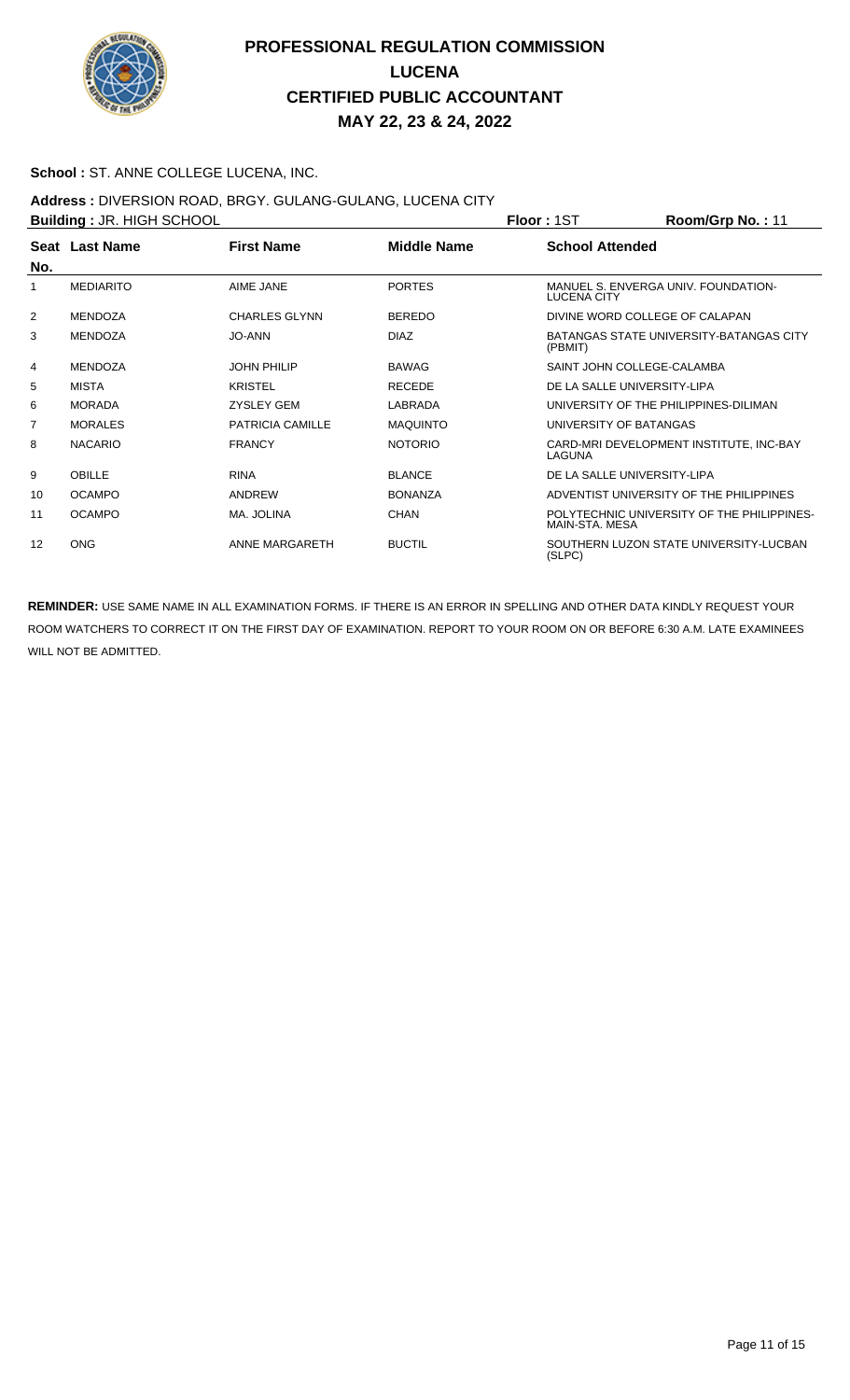

### **School :** ST. ANNE COLLEGE LUCENA, INC.

### **Address :** DIVERSION ROAD, BRGY. GULANG-GULANG, LUCENA CITY

|                | <b>Building: JR. HIGH SCHOOL</b> |                     |                    | Floor: 1ST                     | $Room/Grp$ No.: 12                        |
|----------------|----------------------------------|---------------------|--------------------|--------------------------------|-------------------------------------------|
| No.            | Seat Last Name                   | <b>First Name</b>   | <b>Middle Name</b> | <b>School Attended</b>         |                                           |
|                | ONGTANGCO                        | <b>MA LOURDES</b>   | <b>MEJORADA</b>    | <b>UNION COLLEGE</b>           |                                           |
| 2              | <b>ORLINA</b>                    | ABEGAIL             | <b>MANALO</b>      | (PBMIT)                        | BATANGAS STATE UNIVERSITY-BATANGAS CITY   |
| 3              | ORTIZ                            | <b>BRYANT</b>       | <b>MACAILAO</b>    | DIVINE WORD COLLEGE OF CALAPAN |                                           |
| 4              | <b>ORUGA</b>                     | <b>RAYNOLD</b>      | <b>GARCIA</b>      | UNIVERSITY OF BATANGAS         |                                           |
| 5              | <b>PADURA</b>                    | <b>DARWIN</b>       | <b>GUTIERREZ</b>   | <b>SAN PABLO COLLEGES</b>      |                                           |
| 6              | PAGCALIWAGAN                     | <b>NOREEN LOVE</b>  | DIA <sub>7</sub>   |                                | ADVENTIST UNIVERSITY OF THE PHILIPPINES   |
| $\overline{7}$ | <b>PALMA</b>                     | <b>JASMIN</b>       |                    | <b>LIPA CITY COLLEGES</b>      |                                           |
| 8              | PANALIGAN                        | ALYSSA JANE         | <b>GENEROSO</b>    | (PBMIT)                        | BATANGAS STATE UNIVERSITY-BATANGAS CITY   |
| 9              | PANALIGAN                        | RACHELLE ANN        | <b>ESGUERRA</b>    | (PBMIT)                        | BATANGAS STATE UNIVERSITY-BATANGAS CITY   |
| 10             | <b>PANTUA</b>                    | <b>JAIME JOSEPH</b> | <b>ORIAS</b>       |                                | SACRED HEART COLLEGE OF LUCENA CITY, INC. |
| 11             | <b>PATULOT</b>                   | <b>MA KRISTEL</b>   | MANALANG           | (PBMIT)                        | BATANGAS STATE UNIVERSITY-BATANGAS CITY   |
| 12             | PELAEZ                           | <b>ROMELYN JOY</b>  | <b>ILUMIN</b>      | (PBMIT)                        | BATANGAS STATE UNIVERSITY-BATANGAS CITY   |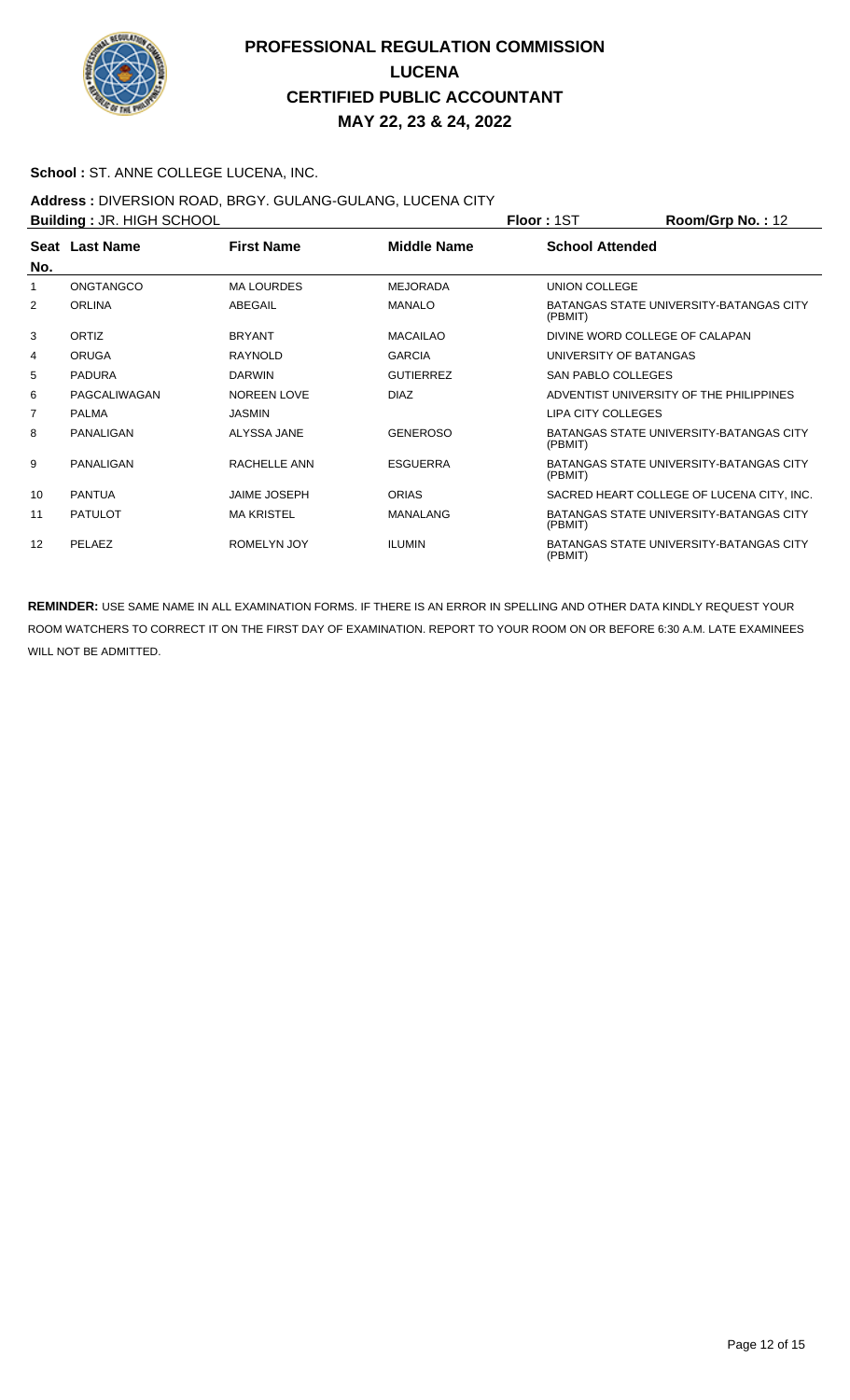

### **School :** ST. ANNE COLLEGE LUCENA, INC.

### **Address :** DIVERSION ROAD, BRGY. GULANG-GULANG, LUCENA CITY

| <b>Building: JR. HIGH SCHOOL</b> |                 |                        |                    | <b>Floor: 1ST</b>                               | Room/Grp No.: 13                        |
|----------------------------------|-----------------|------------------------|--------------------|-------------------------------------------------|-----------------------------------------|
| No.                              | Seat Last Name  | <b>First Name</b>      | <b>Middle Name</b> | <b>School Attended</b>                          |                                         |
|                                  | PERALTA         | <b>NADIA CLAUDETTE</b> | <b>GUSTO</b>       | <b>MALAYAN COLLEGES LAGUNA</b>                  |                                         |
| 2                                | PEREZ           | <b>MARY AN</b>         | GUSI               | (PBMIT)                                         | BATANGAS STATE UNIVERSITY-BATANGAS CITY |
| 3                                | PEREZ           | <b>SUZETTE MAE</b>     | CATAPANG           | BATANGAS.INC                                    | LYCEUM OF THE PHILIPPINES UNIVERSITY-   |
| 4                                | PILI            | <b>JOAN</b>            | <b>APURO</b>       | <b>TAYABAS WESTERN ACADEMY</b>                  |                                         |
| 5                                | <b>PORTUGAL</b> | <b>HITOMI</b>          |                    | (PBMIT)                                         | BATANGAS STATE UNIVERSITY-BATANGAS CITY |
| 6                                | <b>RACSAG</b>   | <b>ICY JOY</b>         | LOREÑA             | (SLPC)                                          | SOUTHERN LUZON STATE UNIVERSITY-LUCBAN  |
| 7                                | <b>RAMIREZ</b>  | <b>MEA ROMA</b>        | <b>PULIDO</b>      | SAN PEDRO COLLEGE OF BUSINESS<br>ADMINISTRATION |                                         |
| 8                                | <b>RANCAP</b>   | <b>KEICIEBELLE</b>     | <b>DE TORRES</b>   | (PBMIT)                                         | BATANGAS STATE UNIVERSITY-BATANGAS CITY |
| 9                                | <b>RECINTO</b>  | <b>RENALYN</b>         | <b>ALTAREJOS</b>   | PAMANTASAN NG CABUYAO                           |                                         |
| 10                               | <b>REDUBLO</b>  | <b>CHACEY JONNE</b>    | <b>SIKAT</b>       | DIVINE WORD COLLEGE OF CALAPAN                  |                                         |
| 11                               | <b>RIVERA</b>   | <b>MIGUEL ANTON</b>    |                    | SAN PABLO COLLEGES                              |                                         |
| 12                               | <b>ROSALES</b>  | <b>MONICA GLORIA</b>   | <b>MALIGLIG</b>    | (PBMIT)                                         | BATANGAS STATE UNIVERSITY-BATANGAS CITY |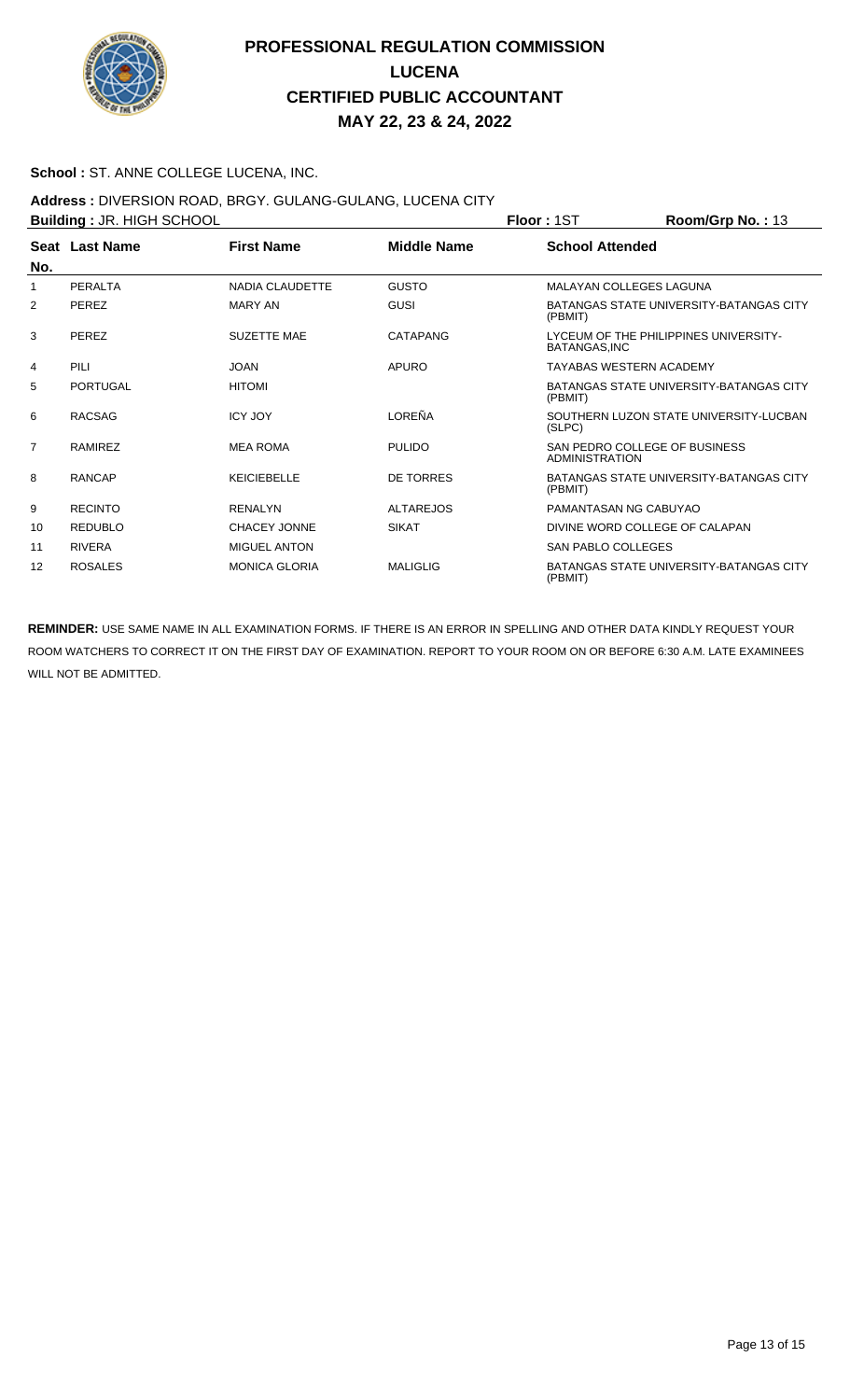

### **School :** ST. ANNE COLLEGE LUCENA, INC.

### **Address :** DIVERSION ROAD, BRGY. GULANG-GULANG, LUCENA CITY

|     | <b>Building: JR. HIGH SCHOOL</b> |                     |                    | <b>Floor: 1ST</b>             | Room/Grp No.: 14                               |
|-----|----------------------------------|---------------------|--------------------|-------------------------------|------------------------------------------------|
| No. | Seat Last Name                   | <b>First Name</b>   | <b>Middle Name</b> | <b>School Attended</b>        |                                                |
|     | <b>ROSAS</b>                     | <b>SHERRELYN</b>    | <b>CERIA</b>       | <b>LAGUNA COLLEGE</b>         |                                                |
| 2   | <b>RUADO</b>                     | <b>APRIL JOY</b>    | <b>GRANDE</b>      | CANDELARIA                    | MANUEL S. ENVERGA UNIV. FOUNDATION-            |
| 3   | <b>SALCEDO</b>                   | NIÑO ANGELO         | SEÑA               |                               | IMMACULATE CONCEPTION COLLEGE-BALAYAN          |
| 4   | <b>SALVA</b>                     | <b>JOHN ROMEL</b>   | <b>BASCUGUIN</b>   | <b>NASUGBU</b>                | BATANGAS STATE UNIVERSITY ARASOF-              |
| 5   | <b>SANER</b>                     | <b>ANALYN</b>       | <b>SEQUIJOR</b>    | EASTERN ACA.)                 | BATANGAS EASTERN COLLEGES (FOR BATANGAS        |
| 6   | <b>SASUMAN</b>                   | CI ARFBFI I F       | <b>MONRFAL</b>     |                               | ADVENTIST UNIVERSITY OF THE PHILIPPINES        |
| 7   | <b>SERRANO</b>                   | <b>FRANZ HULSEY</b> | <b>VELASCO</b>     |                               | COLEGIO DE SAN JUAN DE LETRAN-INTRAMUROS       |
| 8   | <b>SICDAWAG</b>                  | <b>EUGENE</b>       | GAROL              | UNIVERSITY OF THE EAST-MANILA |                                                |
| 9   | <b>SISON</b>                     | <b>ANA PHAULINE</b> | <b>ABOBO</b>       |                               | SACRED HEART COLLEGE OF LUCENA CITY, INC.      |
| 10  | <b>SORIA</b>                     | <b>LEYDEN IRISH</b> | <b>GONZALES</b>    | UNIVERSITY OF SANTO TOMAS     |                                                |
| 11  | <b>STO DOMINGO</b>               | <b>JOSHUA</b>       |                    | (PBMIT)                       | <b>BATANGAS STATE UNIVERSITY-BATANGAS CITY</b> |
| 12  | <b>TAGLE</b>                     | <b>MYZELLE</b>      | <b>REMOROSA</b>    | (PBMIT)                       | <b>BATANGAS STATE UNIVERSITY-BATANGAS CITY</b> |